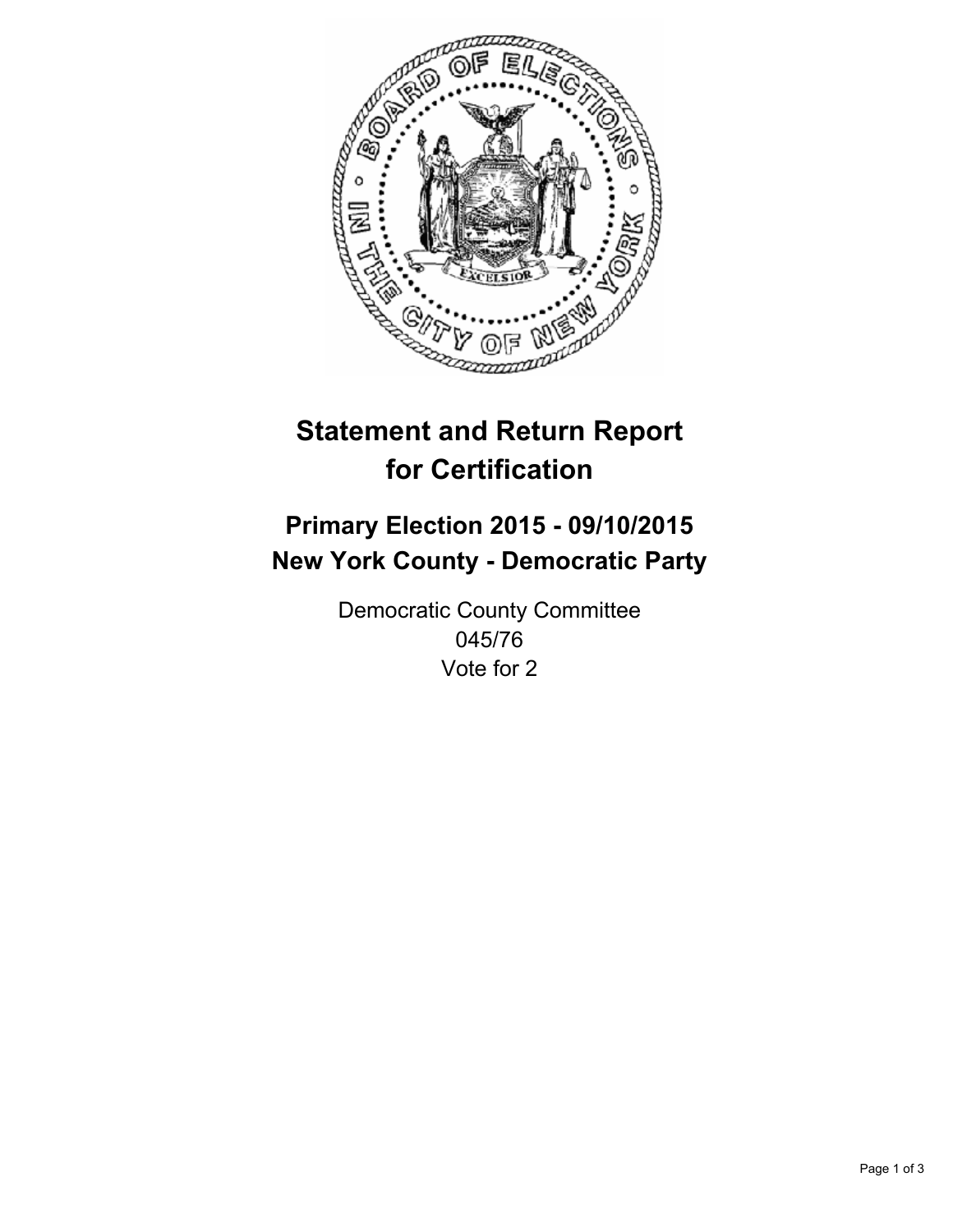

## **Assembly District 76**

| <b>PUBLIC COUNTER</b>                                    | 11 |
|----------------------------------------------------------|----|
| ABSENTEE/MILITARY                                        | 0  |
| <b>AFFIDAVIT</b>                                         | 0  |
| <b>Total Ballots</b>                                     | 11 |
| Less - Inapplicable Federal/Special Presidential Ballots | 0  |
| <b>Total Applicable Ballots</b>                          | 11 |
| BARBARA J. CHOCKY                                        | 4  |
| <b>JANICE KENYON</b>                                     | 3  |
| ABRAHAM SALCEDO                                          | 3  |
| <b>ROBERT SKUPIEN (WRITE-IN)</b>                         |    |
| <b>Total Votes</b>                                       | 11 |
| Unrecorded                                               | 11 |